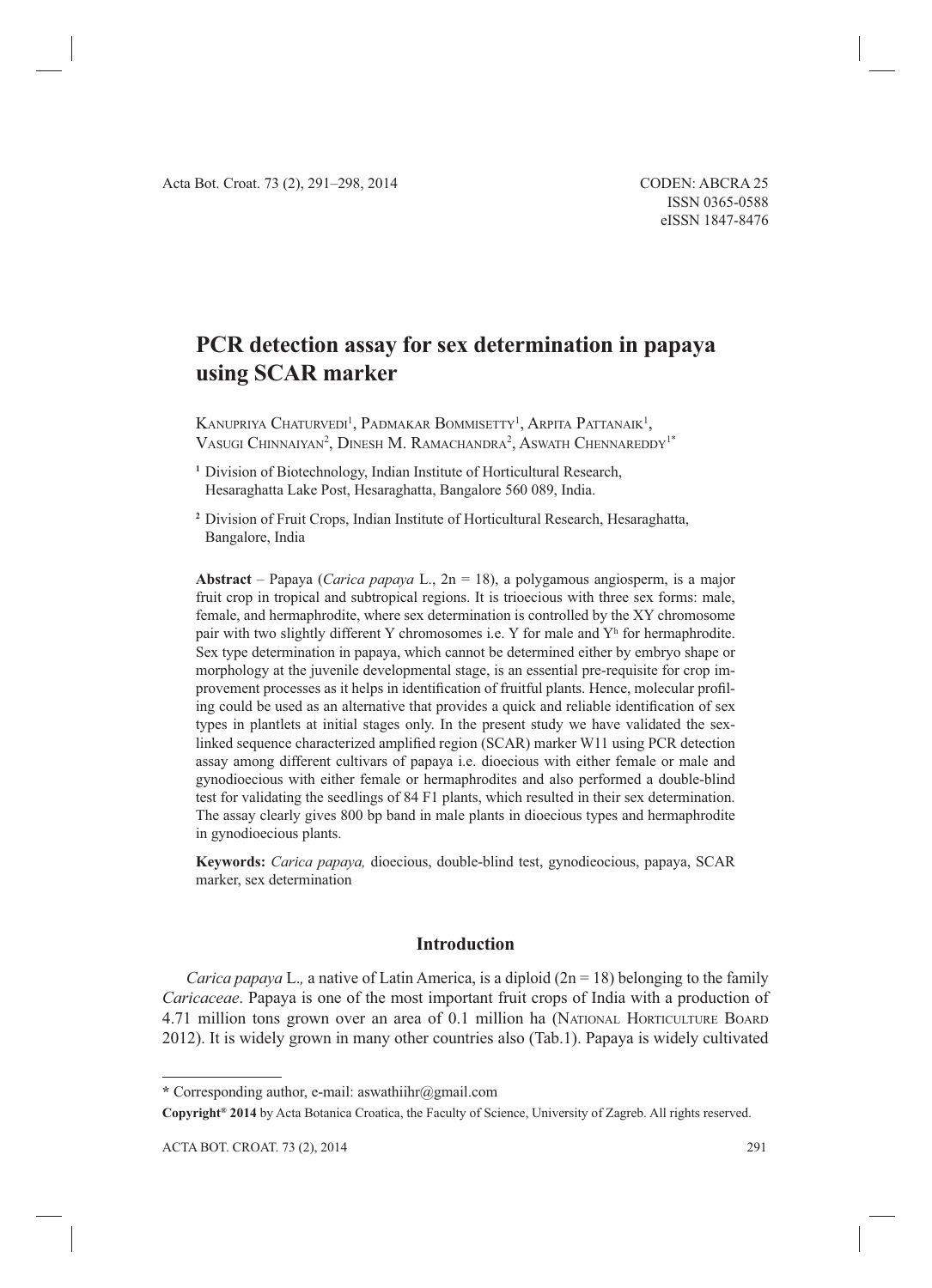| Countries                           | 2002 | 2003 | 2004 | 2005 | 2006 | 2007 | 2008  | 2009  | 2010  |
|-------------------------------------|------|------|------|------|------|------|-------|-------|-------|
| India                               | 2.15 | 1.69 | 2.54 | 2.14 | 2.48 | 2.91 | 3.63  | 3.91  | 4.71  |
| Brazil                              | 1.60 | 1.71 | 1.61 | 1.57 | 1.90 | 1.81 | 1.89  | 1.79  | 1.87  |
| Indonesia                           | 0.61 | 0.63 | 0.73 | 0.55 | 0.64 | 0.62 | 0.72  | 0.77  | 0.70  |
| Nigeria                             | 0.76 | 0.80 | 0.86 | 0.76 | 0.76 | 0.77 | 0.69  | 0.76  | 0.70  |
| Mexico                              | 0.88 | 0.96 | 0.79 | 0.71 | 0.80 | 0.92 | 0.64  | 0.71  | 0.62  |
| Ethiopia                            | 0.23 | 0.23 | 0.26 | 0.30 | 0.26 | 0.23 | 0.25  | 0.26  | 0.23  |
| Democratic Republic<br>of the Congo | 0.21 | 0.21 | 0.21 | 0.22 | 0.22 | 0.22 | 0.22  | 0.22  | 0.23  |
| Colombia                            | 0.09 | 0.09 | 0.10 | 0.14 | 0.16 | 0.22 | 0.21  | 0.19  | 0.26  |
| Thailand                            | 0.35 | 0.31 | 0.28 | 0.03 | 0.13 | 0.20 | 0.20  | 0.21  | 0.21  |
| Guatemala                           | 0.05 | 0.07 | 0.08 | 0.10 | 0.11 | 0.18 | 0.19  | 0.20  | 0.20  |
| Other                               | 1.41 | 1.46 | 1.39 | 1.49 | 1.43 | 1.37 | 1.41  | 1.44  | 1.49  |
| <b>TOTAL</b>                        | 8.32 | 8.17 | 8.85 | 8.01 | 8.90 | 9.45 | 10.05 | 10.46 | 11.22 |

**Tab. 1.** Global papaya production in million tons (source: NATIONAL HORTICULTURE BOARD 2012).

for its edible fruits and milky latex that yields papain, a proteolytic enzyme, and carpain alkaloids that are of great economic importance. As the yields and proteolytic activity of the crude papain obtained from the female fruits are greater than that obtained from hermaphrodites (MADRIGAL et al. 1980), dioecious papaya cultivars are preferred for the extraction of papain.

The papaya is polygamous plant species with three main sex types, namely pistillate or female, staminate or male, and hermaphrodite (STOREY 1941). The results of earlier reports (HOFMEYR 1938, STOREY 1938, 1941, 1953) on the genetic analysis of sex determination in papaya suggest that sex determination is controlled by three alleles. The genetics of sex is very intriguing in the papaya. Among several hypotheses, the genetic balance hypothesis explaining sex determination in papaya (where factors determining femaleness are present in the sex chromosome and that of maleness in the sum total of autosomes) has been widely accepted (HOFMEYR 1938). It is further assumed that  $M_1$  and  $M_2$  respectively represent the inert segments of sex chromosomes. The  $M<sub>1</sub>$  is slightly larger than the  $M<sub>2</sub>$  segment. It is presumed that genes responsible for life are eliminated in these inactive regions and cause the lethality of the genotypes  $M_1M_1$ ,  $M_1M_2$ , and  $M_2M_2$ . However, the genotypes  $M_1$ m and  $M_2$ m will be viable due to the presence of an active sex chromosome.

Recent reports have proven that sex determination in papaya is controlled by a recently evolved XY chromosome pair, with two slightly different Y chromosomes controlling the development of males (Y) and hermaphrodites  $(Y<sup>h</sup>)$  (Gschwend et al. 2011, NA et al. 2012, WANG et al. 2012). Traditionally, the propagation of papaya plants is through seeds, which would give rise to a population of generally 1:3 for male to female. However, the sex of these plants cannot be deduced from the external morphology of embryonic or juvenile forms. The sex of the seedlings can be detected only after the plants attain reproductive maturity, i.e. after 5–8 months. However, if the sex of the dioecious plants is identified at the seedling stage, prior to their transplantation to the field, then a desired ratio of male to female plants (5% males/95% females) can be achieved, thereby saving on the input cost. In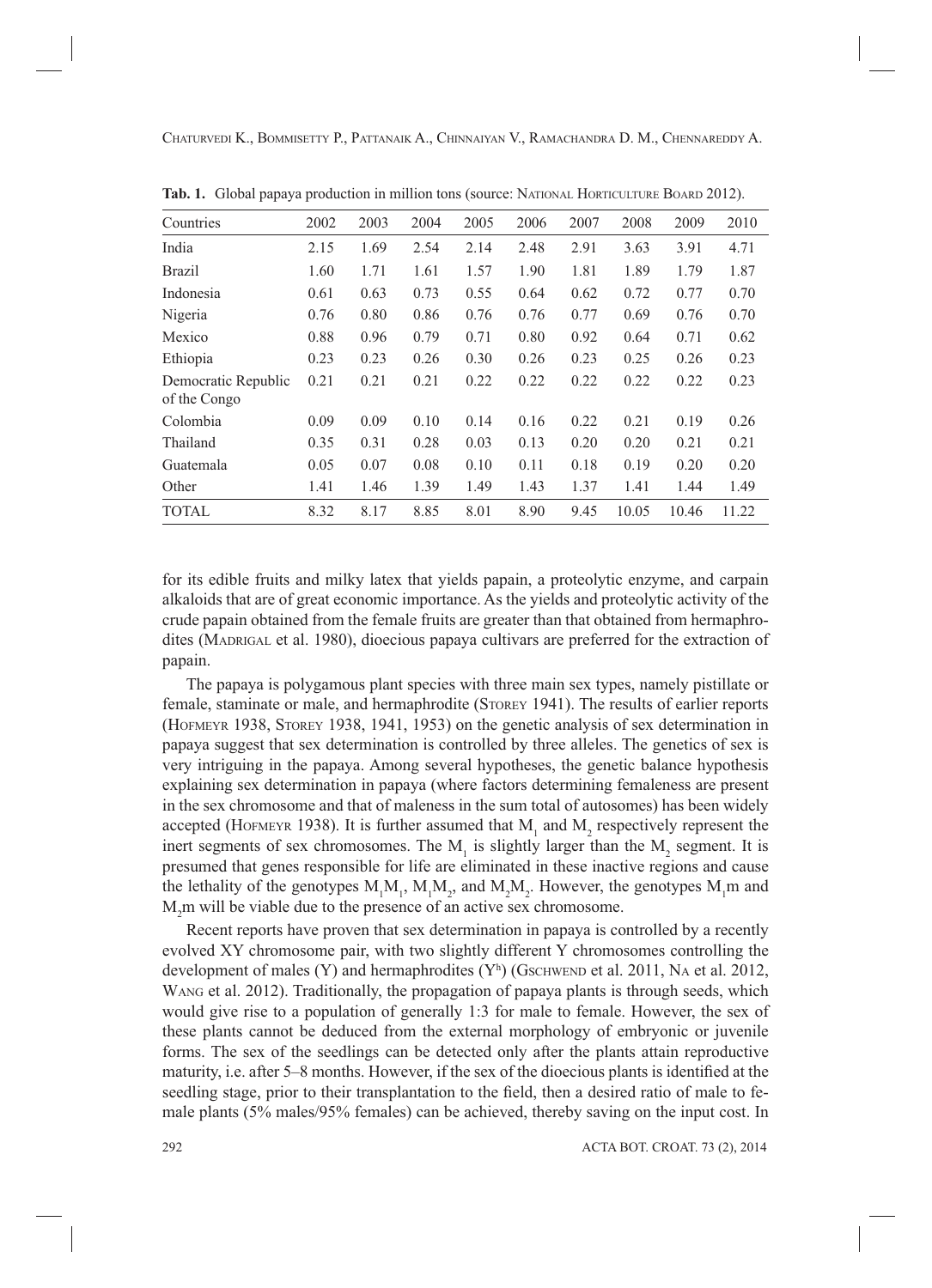the case of gynodieocious types, the hermaphrodite plants give pyriform fruits and the female round fruits. However, from the marketing point of view, pyriform fruits are desirable. As the segregation in this case is also  $1:1$  for female to hermaphrodite, identification at the early stage is desirable.

Molecular markers have been studied earlier for sex determination in papaya (SONDUR et al. 1996, SOMSRI et al. 1998, PARASNIS et al. 1999, 2000, NIROSHINI et al. 2000, 2008, URA-SAKI et al. 2002a, b, DEPUTY et al. 2002, LEMOS et al. 2002). Recently a transcriptomics study has been conducted for sex determination in papaya (URASAKI et al. 2012). However, none of these studies validated the use of sequence characterized amplified region (SCAR) markers across a large population of dioecious and gynodieocious cultivars and a population with an intergeneric cross.

In this paper the SCAR marker W11 (DEPUTY et al. 2002) was initially tested among dioecious and gynodieoecious cultivars and was later used to determine the sex of 84 seedlings of an intergeneric cross of *Carica papaya* × *Vasconcella cauliflora* containing a mixture of male, female and hermaphrodite plants.

### **Materials and methods**

A total of 98 papaya plants of which a known set of 14 cultivars comprising 6 dioecious and 8 gynodieocious plants (Tab. 2) and unknown set of 84 F1 seedlings of *Carica papaya*   $\times$  *Vasconcella cauliflora* maintained at the Indian Institute of Horticultural Research in Bangalore were taken for the study. In the unknown set all the seedlings were marked to confirm SCAR marker results when the seedlings produced their first flower. Healthy and mature leaf tissue  $(2 g)$  was ground in liquid nitrogen until it formed a very fine powder, and genomic DNA was extracted by using modified CTAB (hexadecyltrimethylammonium bromide) method (DOYLE and DOYLE, 1990). Purified DNA was quantified using GeneQuant UV-spectrophotometer (GE Health Care Bio-sciences Ltd, U.K.) and diluted accordingly for further analysis.

| Type          | Sample number | Name of the variety and sex type |  |  |  |  |
|---------------|---------------|----------------------------------|--|--|--|--|
|               |               | Line 21 Male                     |  |  |  |  |
| Dioecious     | 2             | Line 21 Female                   |  |  |  |  |
|               | 3             | Shilong Male                     |  |  |  |  |
|               | 4             | Shilong Female                   |  |  |  |  |
|               | 5             | Nigeria Male                     |  |  |  |  |
|               | 6             | Nigeria Female                   |  |  |  |  |
| Gynodioecious | 7             | Arka Prabhat Female              |  |  |  |  |
|               | 8             | Arka Prabhat Hermaphrodite       |  |  |  |  |
|               | 9             | Surya Hermaphrodite              |  |  |  |  |
|               | 10            | Surya Female                     |  |  |  |  |
|               | 11            | Thailand Hermaphrodite           |  |  |  |  |
|               | 12            | Thailand Female                  |  |  |  |  |
|               | 13            | Dwarf Lilly Female               |  |  |  |  |
|               | 14            | Dwarf Lilly Hermaphrodite        |  |  |  |  |

**Tab. 2.** List of dioecious and gynodioecious papaya (*Carica papaya* L.) varieties used for validation.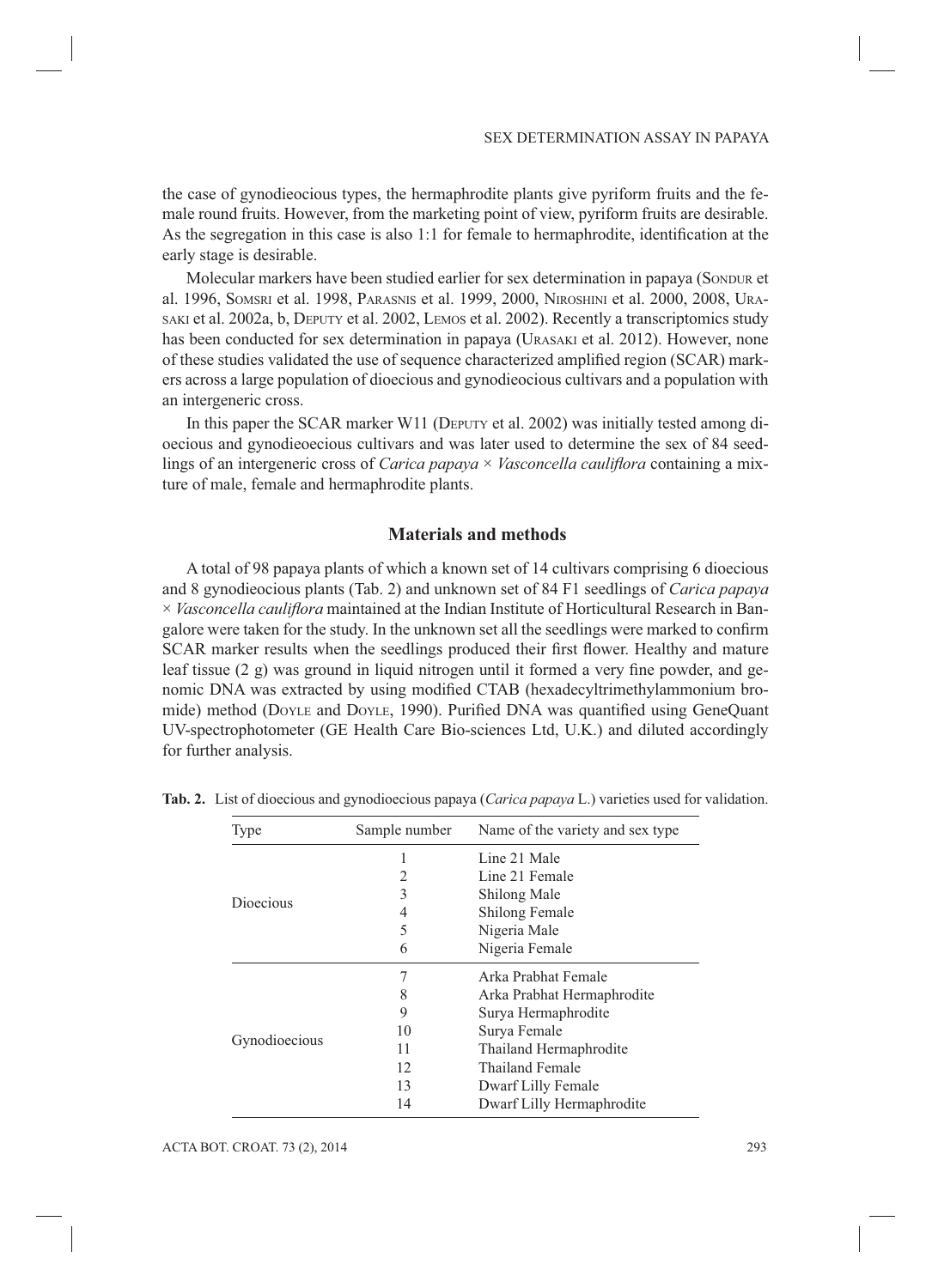PCR amplification profile was carried out in  $25 \mu L$  volume containing 10 mM Tris-HCl, pH 8.3, 1.5 mM MgCl<sub>2</sub>, 50 mM KCl, 0.2 mM each dNTP, 0.5 μM each primer, 50 ng genomic DNA and 0.6 units of TaqDNA polymerase (Bangalore Genei, Bangalore). Reactions were carried out in an Eppendorf mastercycler gradient thermocycler (Eppendorf, Hamburg, Germany) using the following temperature profile: an initial step of 5 min at 95 °C, 30 cycles of 1 min at 95 °C, 1 min at 58.5 °C and 1 min at 72 °C, and a final step of 7 min at 72 °C. Amplification products were screened by electrophoresis using 1.5% agarose gel.

### **Results**

Diverse dioecious and gynodioecious papaya cultivars were initially screened for linkage of W11 to sex type. The reaction profile of this SCAR marker assay was optimized by modifying the earlier mentioned protocol (DEPUTY et al. 2002) through a change of the concentrations of PCR ingredients, such as a decrease in  $MgCl<sub>2</sub>$  concentration, an increase in the concentration of dNTPs, primers, DNA and Taq polymerase. Amplified fragment of 800 bp were obtained in hermaphrodite and male papaya plants only, but not in female plants. This amplification pattern was confirmed by initial screening and validated in true male, female and hermaphrodite plants of both dioecious and gynodioecious cultivars of *Carica papaya* and *Visconcella cauliflora* (Fig. 1 a, b), which were used as controls for later validation assay.



Fig. 1. Amplification pattern of W11 marker among male, female and hermaphrodite specimens of dioecious and gynodioecious papaya plants. W11 scar marker giving an amplicon of 800 bp size only in male and hermaphrodite, but not in female plants;  $M - 1$  kb ladder; a) from 1 to14: male, female and hermaphrodite papaya cultivars (refer to table 2 for details); b)  $1 -$ 'Surya' (female),  $2 -$ 'Shillong' (male),  $3 -$ 'Surya' (hermaphrodite),  $4 - V$ . *cauliflora* (female),  $5 - V$ . *cauliflora* (male).

We used 84 F1 two month old seedling plants of an intergeneric cross of *Carica papaya*  $\times$  *Visconcella cauliflora*, information about the sex of which was unknown, for validation purpose. Genomic DNA was extracted from tender and healthy leaves of 10 day old leaves. These seedlings were maintained until adult stage and used for cross-verification in the field. Of 84 papaya seedlings, a screened amplified 800 bp fragment was obtained in only three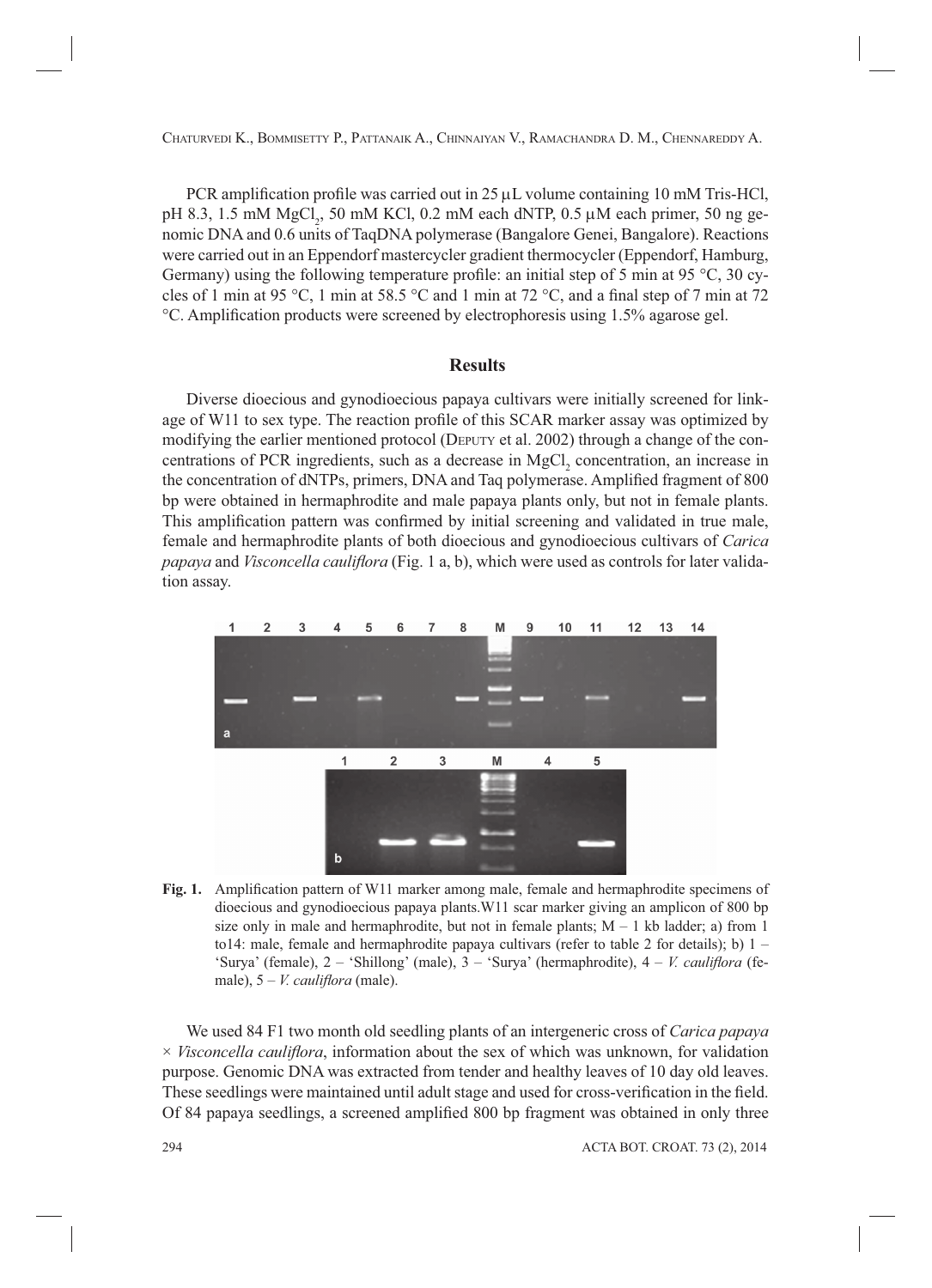plants (results not shown) indicating that they might be either hermaphrodite or male, while those lacking 800 bp fragment were considered to be females. The analysis was repeated three times, confirming the reproducibility of results. Internal controls were used during each step of the analysis. After flowering we observed that the plants that showed the band and were tagged were all hermaphrodites and rest were females.

#### **Discussion**

Prior information about the sex type in papaya is necessary before an elite breeding program is planned. From studies on controlled pollinations over years (SINGH 1990), it was established that in the progenies of a cross whose parents are known (pure line), the proportion of males and bisexual or female follows a definite ratio. In the dioecious types, if flowers of female plants are pollinated with the flower of male plants the progenies obtained will have approximately 50% males and 50% females. In the gynodioecious types where either bisexual plants are selfed or the female is cross pollinated by bisexual flowers, the progenies obtained will be 50% females and 50% hermaphrodites. The gynodioecious types are better in fruit production as both female and hermaphrodite plants produce fruits, while in dioecious types only female plants produces fruits.

Previous studies have provided preliminary data indicating that random amplified polymorphic DNA (RAPD) markers might be useful for detecting sex expression in papaya (SONDUR et al. 1996, SOMSRI et al. 1998, NIROSHINI et al. 2000, 2008, PARASNIS et al. 2000, LEMOS et al. 2002, URASAKI et al. 2002a, b), but these reports utilized a relatively small number of plants. However, DEPUTY et al. (2002) reported SCAR markers that are specific for male and hermaphrodite plants in a large number of plants. DEPUTY et al. (2002) cloned three RAPD-PCR products showing linkage to the gene that determines flower sex, Sex1, in papaya. Two of these RAPD products, T12 and T1, had been previously mapped to 7 cM flanking the Sex1 gene. The third product  $W11$ , which we validated, was chosen because W<sub>11</sub> is closer to Sex<sub>1</sub> than either T<sub>12</sub> or T<sub>1</sub>. SCAR W<sub>11</sub> and SCAR T<sub>12</sub> were mapped in a papaya 'Sun-Up' and 'Kapoho' cross. Both of these cultivars are of the Hawaiian type. All Hawaiian types have previously been shown to be quite similar at the DNA level (STILES et al.1993). SCAR W11 and SCAR T12 showed linkage in all 182 plants, indicating these markers are within 0.3 cM of Sex1. There were no crossovers between SCAR T12 and Sex1 in the  $182$  plants, indicating a linkage significantly closer than the 7.0 cM previously reported by SONDUR et al. (1996).

SCAR W11 produced products almost exclusively in males and hermaphrodites but not in females; however, it is not clear at this time whether the difference is the result of a limited number of base changes in the SCAR binding sites or more substantial alterations such as deletions of the binding sites or even the entire regions. In the present study the W11 SCAR marker validated in the cultivars of *Carica papaya* and *Visconcella cauliflora*, amplified a discriminating band in hermaphrodites and male papaya plants, but not in females, (Figs. 1 a, b). The reason may be that the specific chromosomal region for sex type determination in papaya shares an identical segment of the Y chromosome of males and hermaphrodite plants and is absent in females. This result is consistent with the expected result and as reported by DEPUTY et al.  $(2002)$ . LIU et al.  $(2004)$  identified the male specific (MSY) region in hermaphrodite and male papaya plants and found that some sequences of this region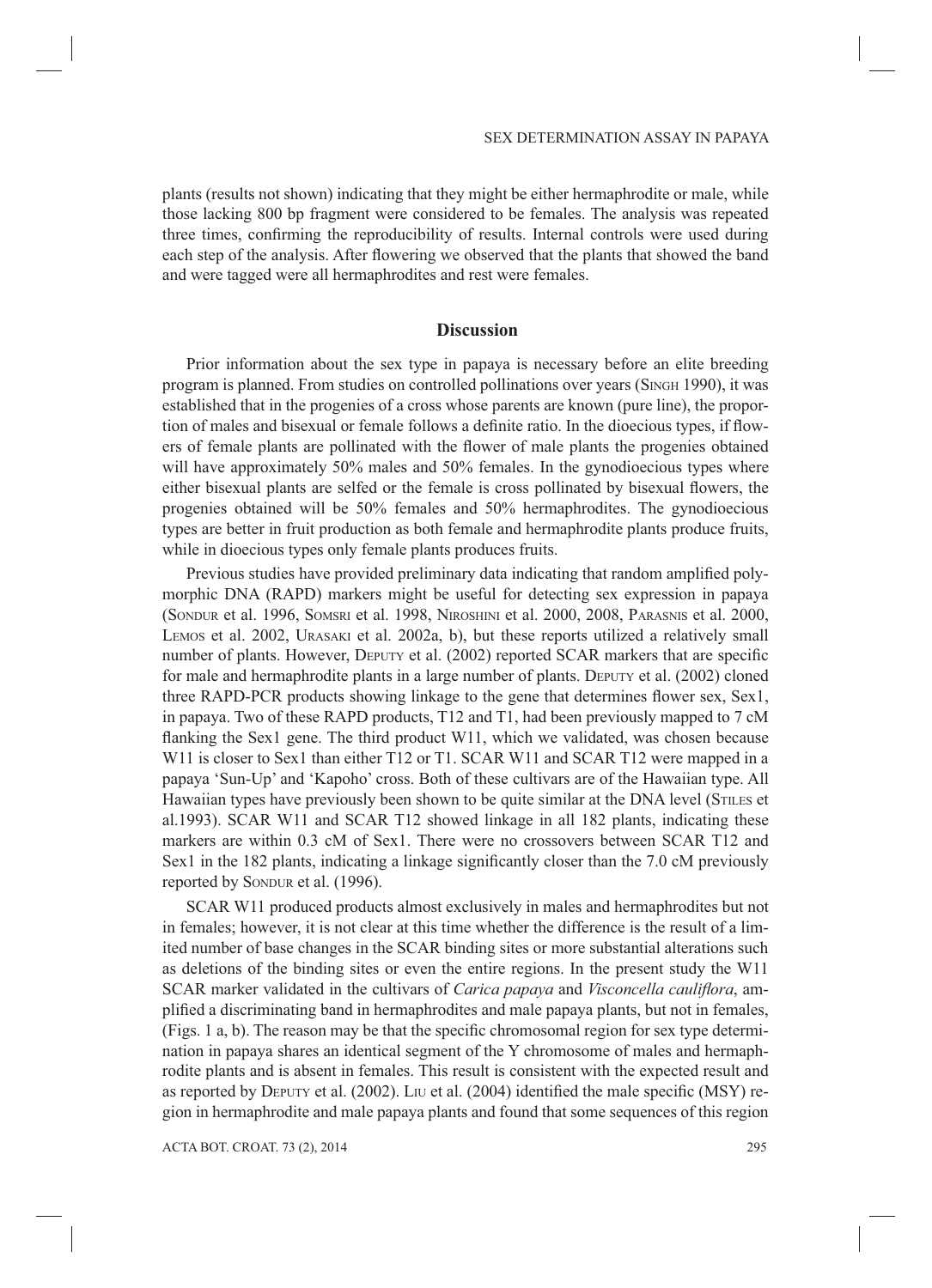are common in both male and hermaphrodite plants. In our studies the fragments of 800 bp shared identical sequences between male and hermaphrodite type papaya, and this may support the above study (data not shown).

Detection of sex linked RAPD markers as well as the SCAR markers have been attempted in several dioecious species. Thirty two male-specific RAPD bands were identified in hop (*Humulus lupulus* L.) by the screening of 900 random primers (POLLEY et al. 1997). Others found one RAPD fragment of 400 bp size, closely linked with the male sex type of hemp (*Cannabis sativa* L.) (MANDOLINO et al. 1999). The pointed gourd (*Trichosanthes dioica* Roxb.) has also been studied and found to have a RAPD marker associated with females that is absent in all male plants (SINGH et al. 2002). Similarly, the presence of a female-specific band in nutmeg (*Myristica fragrans Houtt*.) has also been reported by the screening of 60 operon primers (SHIBU et al. 2000). Others have detected two RAPD markers linked to M locus (maleness) in asparagus (*Asparagus officinalis* L.) and successfully converted one of these bands to a SCAR marker (JIANG and SINK 1997).

The results illustrate the possibility of developing a molecular marker based method to identify sex at seedling stage in other agriculturally important dioecious plants including nutmeg (*M. fragrans* Houtt.), hemp (*C. sativa* L.), pistachio (*Pistacia vera* L.), kiwifruit (*Actinidia chinensis* P.), asparagus (*A. officinalis* L.). Farming of these crops could greatly benefit from the development of methods for sex detection at an early stage as a sufficiently larger number of productive hermaphrodite or female (depending on the market preference) plants could be cultivated by minimizing the number of unproductive male trees.

In our study the assay kit has been successfully used to identify the hermaphrodite plants in the segregating population (F<sub>1</sub>) of *Carica papaya × Vasconcellea cauliflora*, which was developed for papaya ring spot virus (PRSV) resistance. The results of this molecular based detection of sex type in papaya were in congruent with the morphological observations among 84 F1 papaya plants. The three plants that showed an amplification of the 800 bp fragment turned out to be hermaphrodites while the remaining 81 plants were females. Thus the present assay clearly identified the true sex type in the seedling stage of the papaya plants. This assay is more like a double blind test where the plants were marked before flowering as per our test and validated once the flowering occurred. It saved time and also increased the confidence level of the marker.

This can go a long way in reducing the period taken for developing resistant lines for PRSV. In the intergeneric hybridization, the female parent used was gynodioecious *Carica papaya* and the male was the dioecious type *Vasconcellea cauliflora*. The sex of the segregants if identified in the  $F_1$  or in  $F_2$  generation after screening would help in reducing the population size for further sib mating, which would be easily manageable.

## **References**

DEPUTY, J. C., MING, R., MA, H., LIU, Z., FITCH, M. M. M., WANG, M., MANSHARDT, R., STILES, J. I., 2002: Molecular markers for sex determination in papaya (*Carica papaya*  L.). Theoretical and Applied Genetics 106**,** 107–111.

DOYLE, J. J., DOYLE, J. L., 1990: Isolation of plant DNA from fresh tissue. Focus 12, 13–15.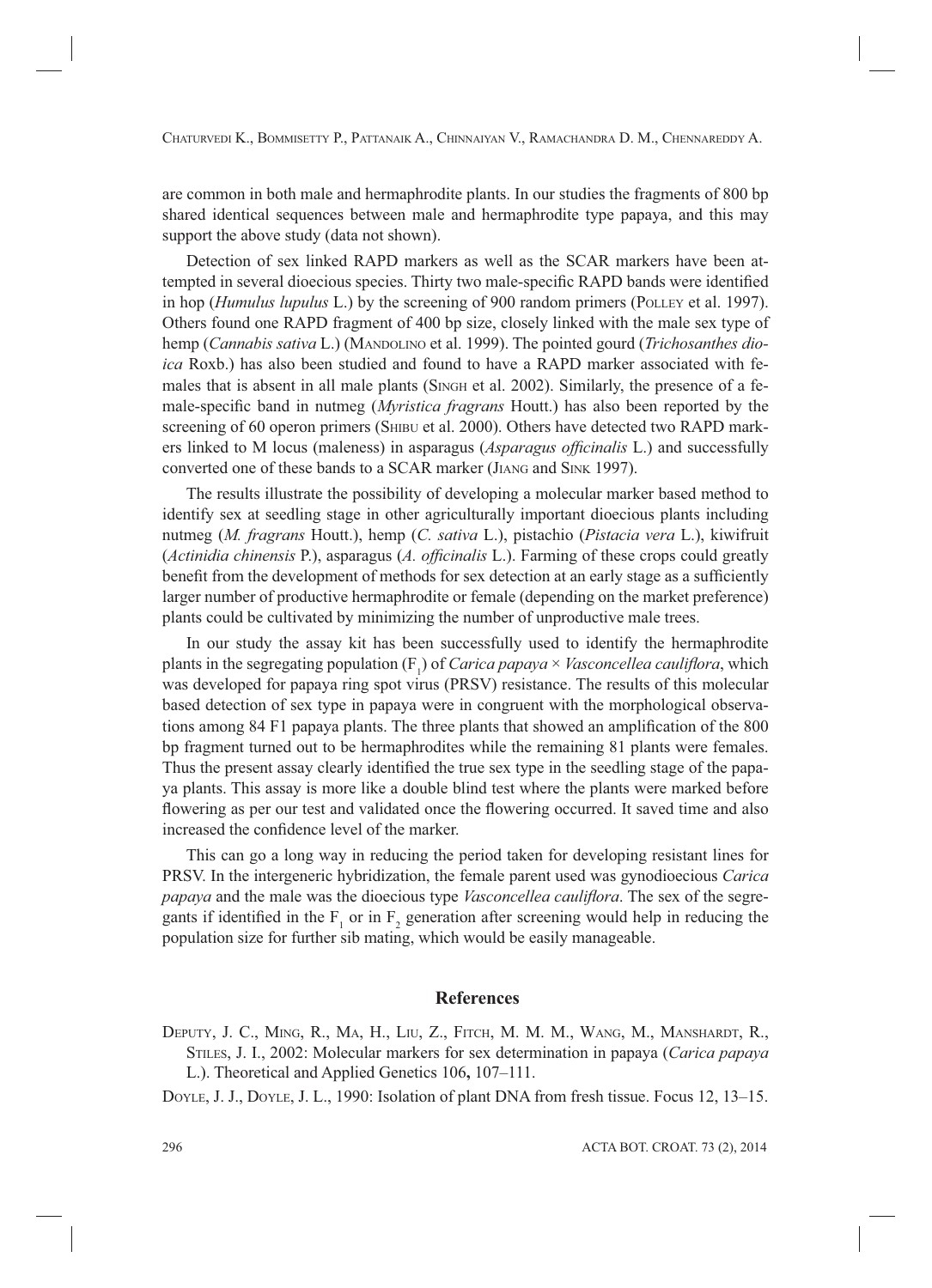- GSCHWEND, A. R., QINGYI, Y., ERIC, J. T., FAN-CHANG, Z., HAN, J., VANBUREN, R., ARYAL, R., CHARLESWORTH, D., MOORE, P. H., PATERSON, A. H., 2012: Rapid divergence and expansion of the X chromosome in papaya. Proceedings of the National Academy of Sciences of the United States of America 109, 13716–13721.
- HOFMEYR, J. D. J., 1938: Genetical studies of *Carica papaya* L. South African Journal of Science 35, 300–304.
- JIANG, C., SINK, K. C., 1997: RAPD and SCAR markers linked to the sex expression locus M in asparagus. Euphytica 94, 329–333.
- LEMOS, M. E. G., SILVA, P. C. L. S., ZAIDAN, A. H., 2002: Identification of sex in *Carica papaya* L. using RAPD markers. Euphytica 127, 179–184.
- LIU, Z., MOORE, P. H., MA, H., ACKERMAN, C. M., RAGIBA, M., YU, Q., PEARL, H. M., KIM, M. S., CHARLTON, J. W., STILES, J. I., ZEE, F. T., PATTERSON, A. H., MING, R., 2004: A primitive Y chromosome in papaya marks incipient sex chromosome evolution. Nature 427, 348–352.
- MADRIGAL, L. S., ORTIZ, A. N., COOKE, R. D., FERNANDEZ, R. H., 1980: The dependence of crude papain yields on different collection ('tapping') procedures for papaya latex. Journal of the Science of Food and Agriculture 31, 279–285.
- MANDOLINO, G., CARBONI, A., FORAPANI, S., FAETI, V., RANALLI, P., 1999: Identification of DNA markers linked to the male sex in dioecious hemp (*Cannabis sativa* L.). Theoretical and Applied Genetics 98, 86–92.
- NA, J-K., WANG, J., MURRAY, J. E., GSCHWEND, A. R., WENLI, Z., YU, Q., NAVAJAS-PÉREZ, R., FELTUS, A., CHEN, C., KUBAT, Z., MOORE, P. H., JIANG, J., PATERSON, A. H., RAY MING, R., 2012: Construction of physical maps for the sex-specific regions of papaya sex chromosomes. BMC Genomics 13,176–181.
- NATIONAL HORTICULTURE BOARD, 2012: Area and production statistics. Retrieved April 29, 2013 from http://nhb.gov.in/area%20\_production.html
- NIROSHINI, E., EVERARD, J. M. D. T., KARUNANAYAKE, E. H., TIRIMANNE, T. L. S., 2000: Sex specific random amplified DNA (RAPD) markers in *Carica papaya* L. Tropical Agricultural Research 12, 41–49.
- NIROSHINI, E., EVERARD, J. M. D. T., KARUNANAYAKE, E. H., TIRIMANNE, T. L. S., 2008: Detection of sequence characterized amplified region (SCAR) markers linked to sex expression in *Carica papaya* L. Journal of the National Science Foundation of Sri Lanka 36, 145–150.
- PARASNIS, A. S., RAMAKRISHNA, W., CHOWDARI, K. V., GUPTA, V. S., RANJEKAR, P. K., 1999: Microsatellite (GATA) *n* reveals sex-specific differences in papaya. Theoretical and Applied Genetics 99, 1047–1052.
- PARASNIS, A. S., GUPTA, V. S., TAMHANKAR, S. A., RANJEKAR, P. K., 2000: A highly reliable sex diagnostic PCR assay for mass screening of papaya seedlings. Molecular Breeding 6, 337–344.
- POLLEY, A., SEIGNER, E., GANAL, M. W., 1997: Identification of sex in hop (*Humulus lupulus*) using molecular markers. Genome 40, 357–361.
- SHIBU, M. P., RAVISHANKAR, K. V., ANAND, L., GANESSHAIAH, K. N., SHANKAR, U., 2000: Identification of sex-specific DNA markers in the dioecious tree, nutmeg (*Myristica fragans* Houtt.). Plant Genetic Resources Newsletter 121, 59–61.